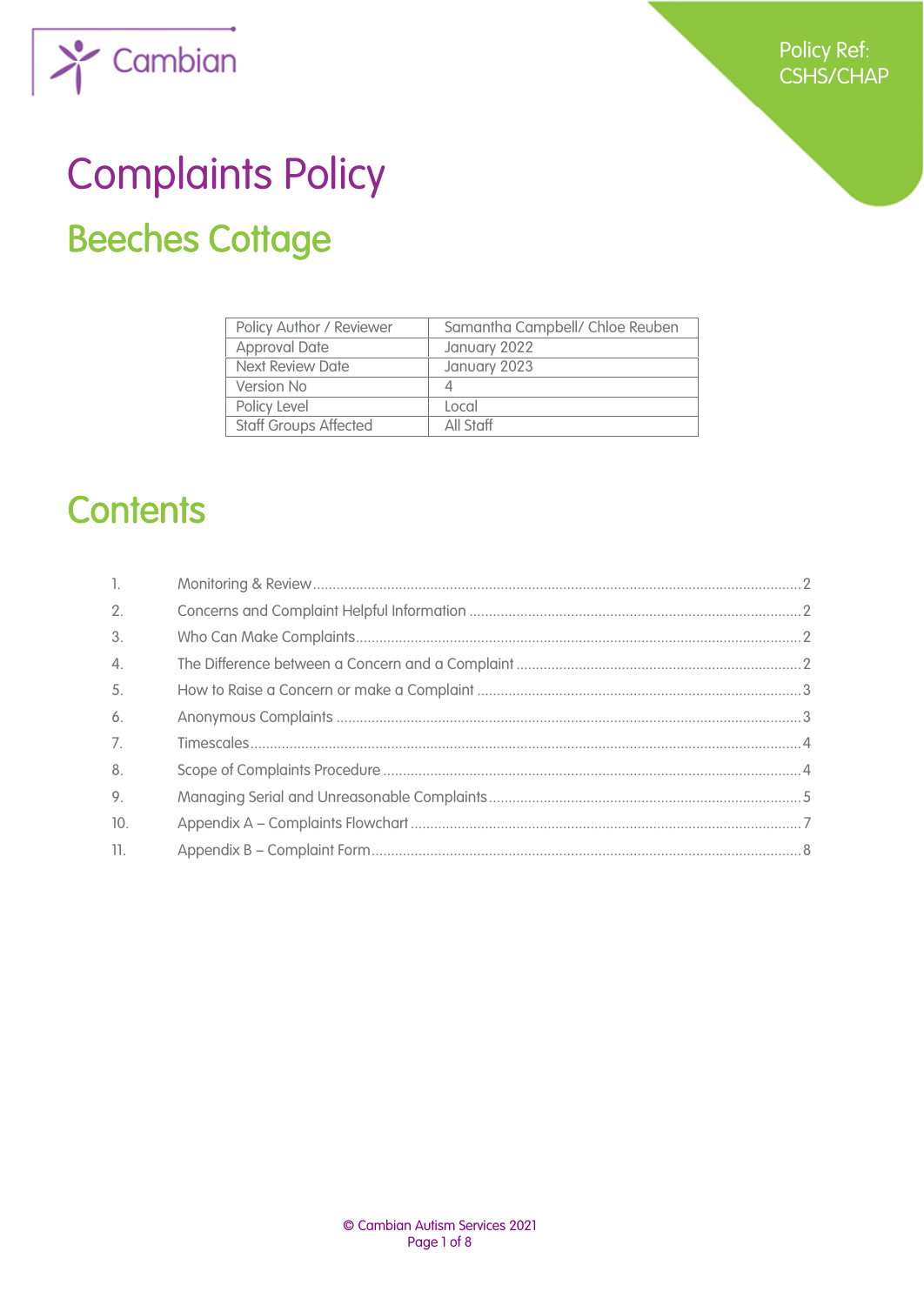

## <span id="page-1-0"></span>1. Monitoring & Review

The Policy Author will undertake a formal review of this policy for the purpose of monitoring and of the efficiency with which the related duties have been discharged, by no later one year from the date of approval shown above, or earlier if significant changes to the systems and arrangements take place, or if legislation, regulatory requirements or best practice guidelines so require.

Signed:

Samantha Campbell Principal January 2022

# <span id="page-1-1"></span>2. Concerns and Complaint Helpful Information

We want you and your child to be completely satisfied with the quality of service you receive from all of us here at Spring Hill. If you are unhappy or worried about anything, then we are here to listen and help.

Rarely, despite our best efforts, things do go wrong and you may wish to make a formal complaint. You can access the company policy via our website: [https://www.cambiangroup.com/specialist-education/our-schools/autism](https://www.cambiangroup.com/specialist-education/our-schools/autism-schools/spring-hill-school/reports-policies/)[schools/spring-hill-school/reports-policies/](https://www.cambiangroup.com/specialist-education/our-schools/autism-schools/spring-hill-school/reports-policies/) or, if you prefer, you can request a printed copy for your information.

# <span id="page-1-2"></span>3. Who Can Make Complaints

Our complaints procedure is not limited to parents or carers of children and young people that are registered at Cambian Spring Hill School; any person, including members of the public, may make a complaint to the school about any provision of facilities or services that we provide.

Staff who wish to make a complaint are to follow the Grievance Policy (which encourages informal resolution ahead of the formal grievance process) or the Whistleblowing Policy.

# <span id="page-1-3"></span>4. The Difference between a Concern and a Complaint

A concern may be defined as: 'an expression of worry or doubt over an issue considered to be important for which reassurances are sought'.

A complaint may be defined as: 'an expression of dissatisfaction however made, about actions taken or a lack of action'.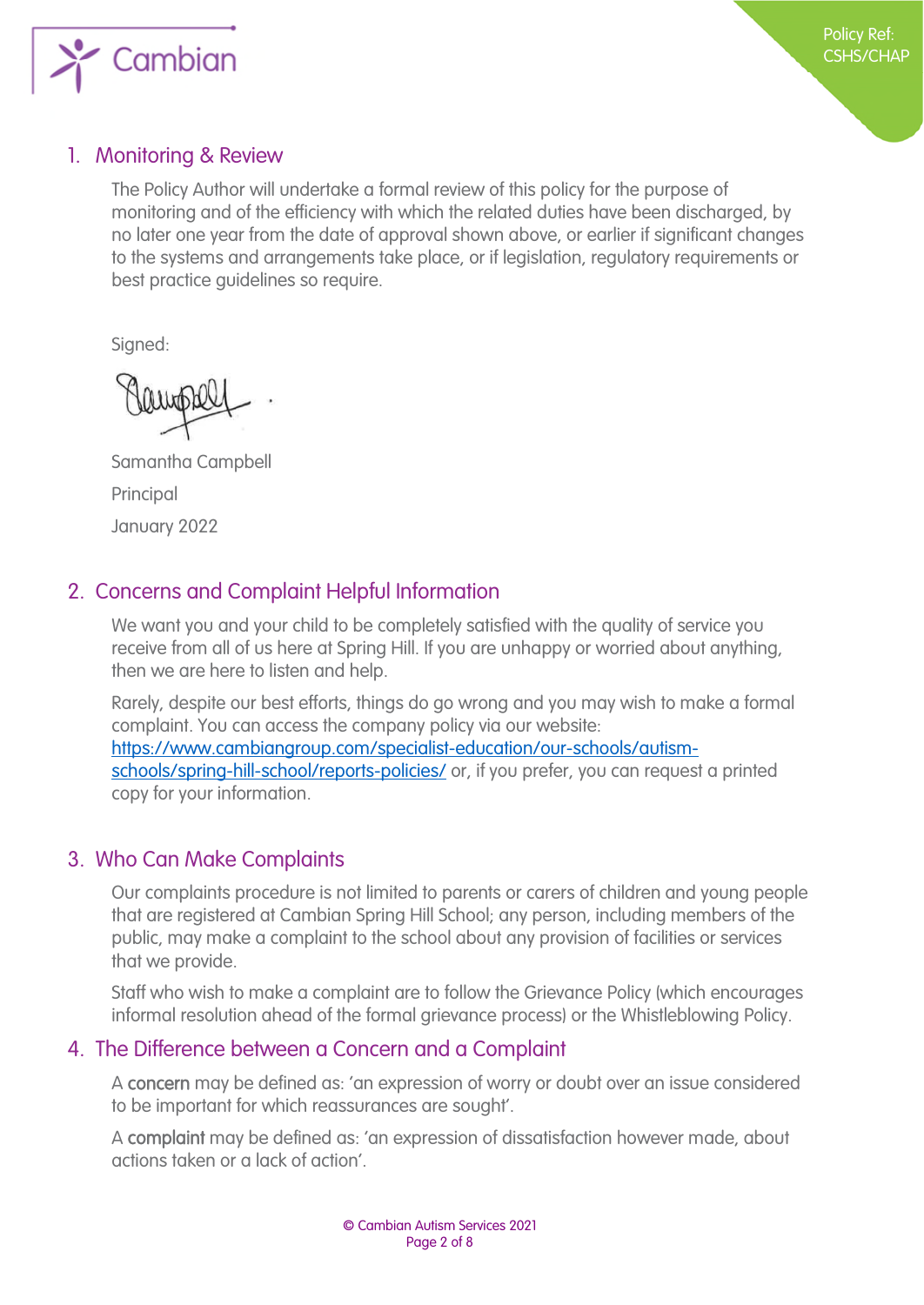

It is in everyone's interest that concerns and complaints are resolved at the earliest possible stage. Please find attached a useful flowchart to help guide you with any questions, concerns or complaints you may have. If you have difficulty discussing a concern with a particular member of staff, we will respect your views. In such cases, Samantha Campbell, Responsible Individual, will refer you to an appropriate member of the Care team so that you can discuss your concerns. However, it may be that you prefer the matter to be managed directly by the Responsible Individual, Samantha Campbell.

Policy Ref: CSHS/CHAP

Many issues can be resolved informally, without the need to use the formal stages of the complaints procedure, however we take concerns and complaints seriously and will make every effort to resolve matters as quickly as possible. We understand however, that there are occasions when people would like to raise their concerns formally. In this case, Cambian Spring Hill School will attempt to resolve the issue, through the stages outlined in this information sheet.

#### <span id="page-2-0"></span>5. How to Raise a Concern or make a Complaint

A concern or complaint can be made in person, in writing or by telephone. Concerns may be made by a third party acting on behalf on a complainant, as long as the appropriate consents have been given.

Complaints against care staff (with the exception of the Responsible Individual) should be made in the first instance, to Samantha Campbell (the Responsible Individual) via Beeches Cottage office. To support the process, we have a standardised form available (see below) however you may prefer to send in a letter or email. Please mark written complaints as Private and Confidential and for the attention of a of a named staff member.

Complainants should not approach individual governors to raise concerns or complaints. They have no power to act on an individual basis and it may also prevent them from considering complaints should they need to be involved at a later stage.

Complaints that involve or are about the Responsible Individual should be addressed to Naseem Akhtar, Regional Lead via the main site office, located within the school building. Please mark envelopes as Private and Confidential.

For ease of use, a template complaint form is included in the Admissions pack with additional copies held in the school office; please ask the receptionist if you require one or a compliments form.

We will consider making reasonable adjustments, if required, to enable complainants to access and complete this complaints procedure. For instance, providing information in alternative formats, assisting complainants in raising a formal complaint or holding meetings in accessible locations.

#### <span id="page-2-1"></span>6. Anonymous Complaints

We will not normally investigate anonymous complaints. We are required to report progress updates to the complainant, which we are unable to do under such circumstances. However, if appropriate, the Responsible Individual or Regional Lead, if appropriate, will determine whether the complaint warrants further investigation.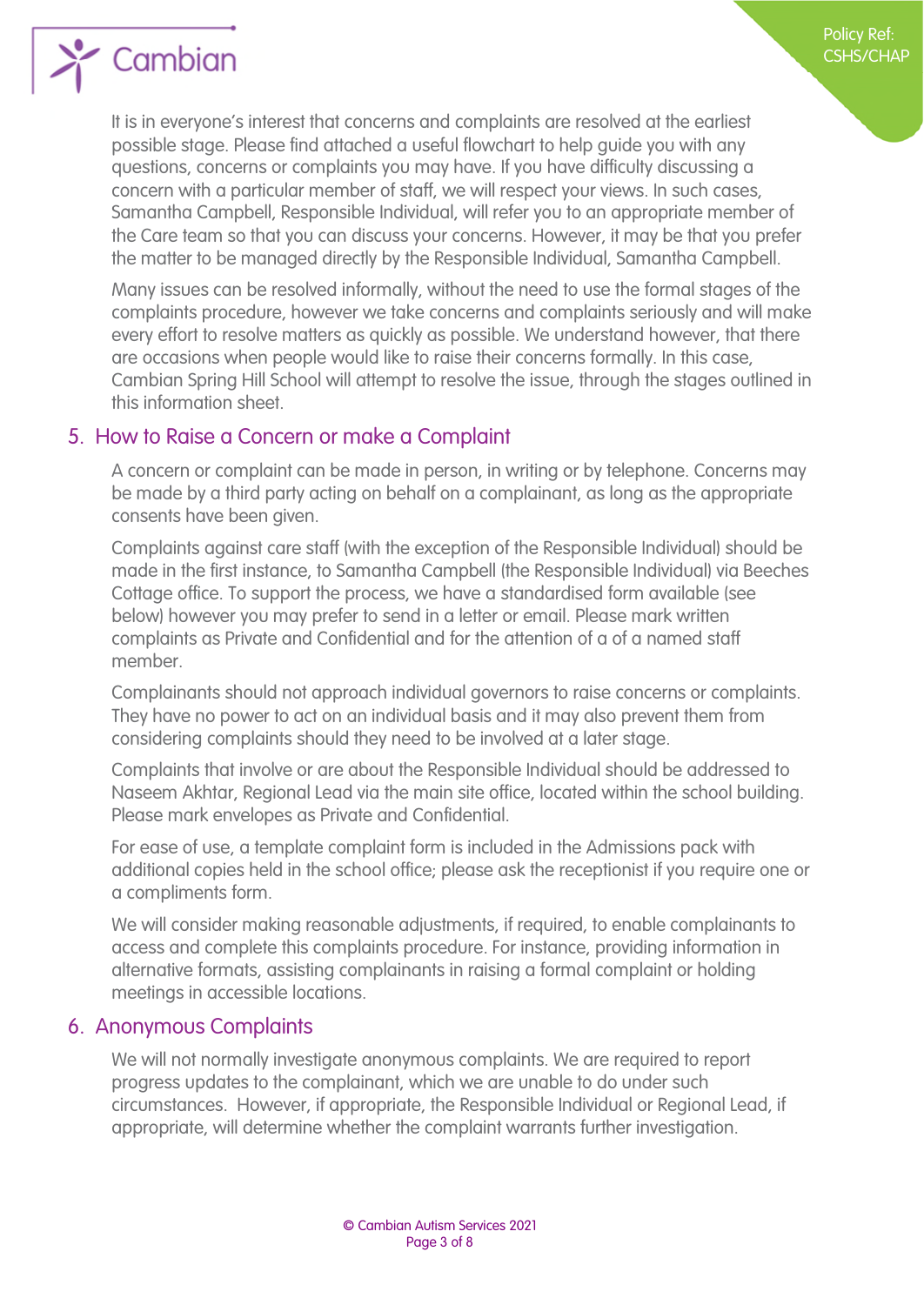

# <span id="page-3-0"></span>7. Timescales

You must raise the complaint within three months of the alleged incident or, where a series of associated incidents have occurred, within three months of the last of these incidents. We will consider complaints made outside of this time frame if exceptional circumstances apply.

Complaints need to be considered and resolved, as quickly, and efficiently as possible. As each complaint will require bespoke management, we will have realistic time limits for each action within each stage; these will be shared with you throughout the process. Rigid timeframes, set at the beginning of the process may not be practical; each case will be managed uniquely and within realistic timeframes. However, where further investigations are necessary, revised time limits may need to be set. However, where further investigations are necessary, new time limits can be set. The complainant will be sent details of the new deadline and an explanation for the delay. Changes will be recorded on the Complaints Tracker.

# <span id="page-3-1"></span>8. Scope of Complaints Procedure

This procedure covers all complaints about any provision of community facilities or services by Spring Hill School other than complaints that are dealt with under other statutory procedures, including those listed below:

| <b>Exceptions</b>                                                                | <b>Who to Contact</b>                                                                                                                                                                                     |
|----------------------------------------------------------------------------------|-----------------------------------------------------------------------------------------------------------------------------------------------------------------------------------------------------------|
| Concerns regarding<br>admissions or initial<br>assessments prior to<br>admission | Gillian Linfoot<br>Gillian.linfoot@cambiangroup.com                                                                                                                                                       |
| Matters likely to require a<br>safeguarding investigation                        | Complaints regarding specific safeguarding concerns are<br>managed under our Child Protection and Safeguarding<br>Policy and in accordance with statutory guidance.                                       |
|                                                                                  | If you have serious concerns, you may with to discuss<br>these directly with our Regional Lead, Naseem Akhtar<br>(Naseem.akhtar@cambiangroup.com) or talk to your<br>child's social worker if appropriate |
| <b>Exclusion from school</b>                                                     | Further information about raising concerns regarding<br>exclusion can be found at: www.gov.uk/school-<br>discipline-exclusions/exclusions                                                                 |
|                                                                                  | Complaints about the application of the Behaviour Policy<br>are made via our complaints procedure                                                                                                         |
| Whistleblowing                                                                   | We have an internal whistleblowing procedure for all of<br>our employees to include temporary staff and<br>contractors.                                                                                   |

Policy Ref: CSHS/CHAP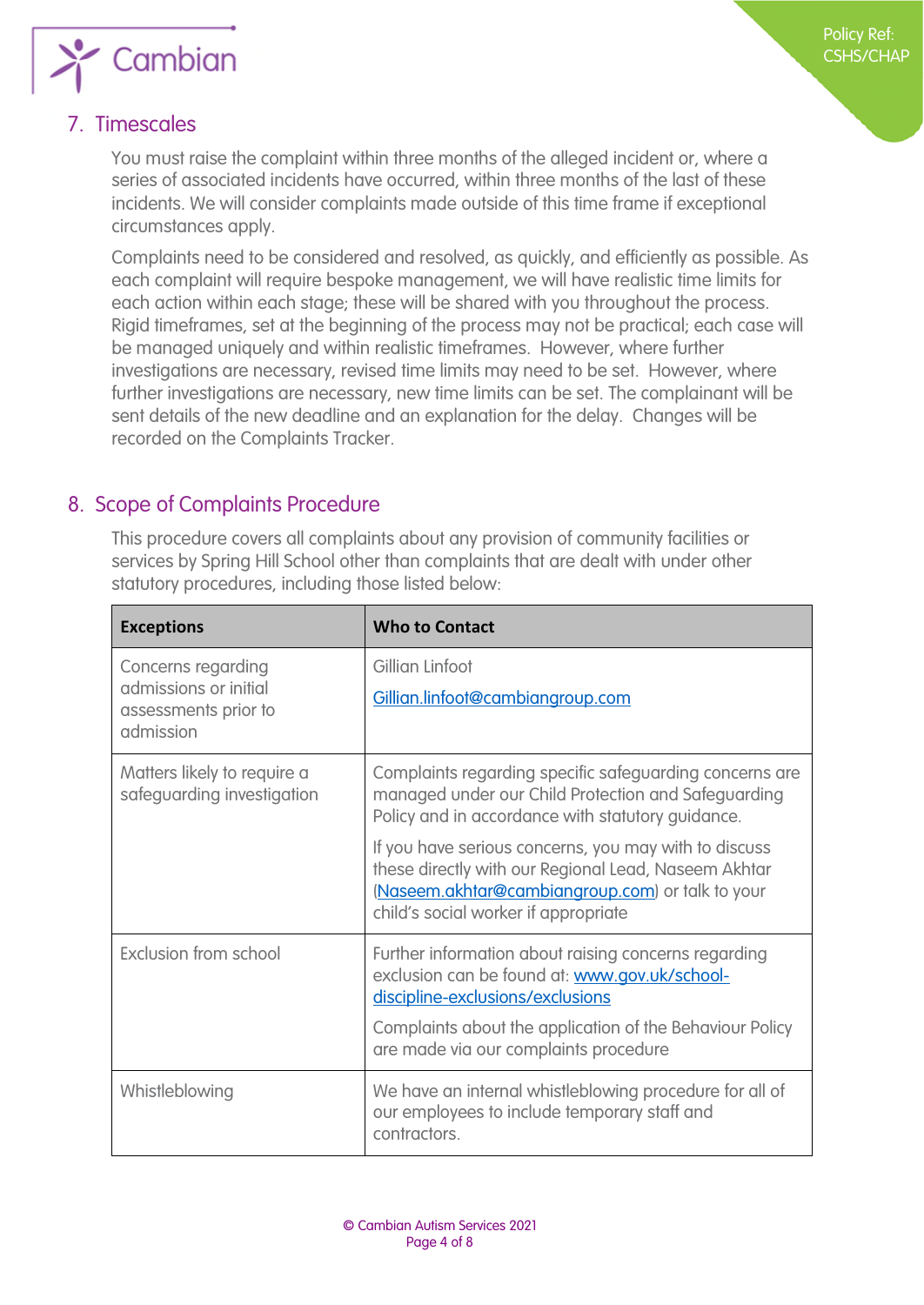

| $\blacktriangleleft$ | $\sum$ Cambian |  |  |
|----------------------|----------------|--|--|
|                      |                |  |  |

| <b>Staff Grievances</b> | Complaints from staff will be managed under Cambian's<br><b>Grievance Policy</b>                                                                                                                           |
|-------------------------|------------------------------------------------------------------------------------------------------------------------------------------------------------------------------------------------------------|
| <b>Staff Conduct</b>    | Complaints about staff will be dealt with under<br>Cambian's Disciplinary Policy and procedures, if<br>appropriate                                                                                         |
|                         | Complainants will not be informed of any disciplinary<br>action taken against a staff member as a result of a<br>complaint. However, the complainant will be notified if<br>the matter is being addressed. |

## <span id="page-4-0"></span>9. Managing Serial and Unreasonable Complaints

Cambian Spring Hill School is committed to dealing with all complaints fairly and impartially and to providing a high-quality service to those who complain; we will not normally limit the contact complainants have regarding Beeches Cottage. However, we do not expect our staff to tolerate unacceptable behaviour and will act to protect staff from such behaviour, including that which is verbally or physically abusive, offensive or threatening.

Cambian Spring Hill School defines unreasonable behaviour as that which hinders our consideration of complaints because of the frequency or nature of the complainant's contact with the residential cottages, such as, if the complainant:

- refuses to articulate their complaint or specify the grounds of a complaint or the outcomes sought by raising the complaint, despite offers of assistance
- refuses to co-operate with the complaints investigation process
- refuses to accept that certain issues are not within the scope of the complaints procedure
- insists on the complaint being dealt with in ways which are incompatible with the complaints procedure or in line with good practice
- introduces trivial or irrelevant information which they expect to be taken into account and commented on
- raises large numbers of detailed but unimportant questions, and insists they are fully answered, often immediately and to their own timescales
- makes unjustified complaints about staff who are trying to deal with the issues, and seeks to have them replaced
- changes the basis of the complaint as the investigation proceeds
- repeatedly makes the same complaint (despite previous investigations or responses concluding that the complaint is groundless or has been addressed)
- refuses to accept the findings of the investigation into that complaint where the school's complaint procedure has been fully and properly implemented and completed
- seeks an unrealistic outcome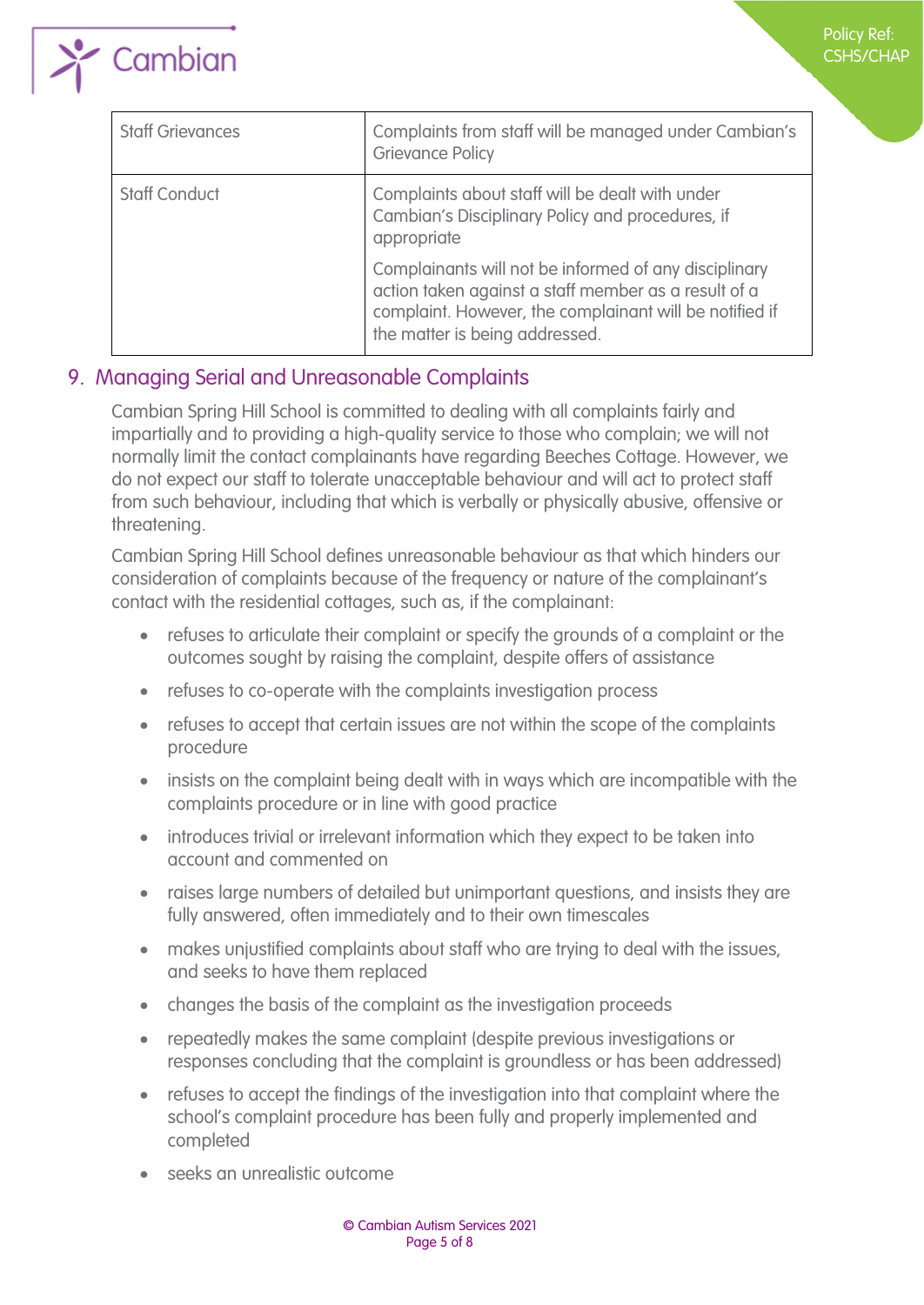

• makes excessive demands on school time by frequent, lengthy and complicated contact with staff regarding the complaint in person, in writing, by email and by telephone while the complaint is being dealt with

Policy Ref: CSHS/CHAP

- makes direct and frequent contact with staff outside of school hours and expects an immediate response
- uses threats to intimidate
- uses abusive, offensive or discriminatory language or violence
- knowingly provides falsified information
- publishes unacceptable information on social media or other public forums.

Complainants should try to limit their communication with the school that relates to their complaint while the complaint is being progressed. It is not helpful if repeated correspondence is sent (either by letter, phone, email or text), as it could delay the outcome being reached.

Whenever possible, the Responsible Individual or Regional Lead will discuss any concerns with the complainant informally before applying an 'unreasonable' marking.

If unreasonable behaviour and/or expectations continue, the Responsible Individual will write to the complainant explaining that their behaviour is unreasonable and respectfully ask them to reconsider their approach. For complainants who excessively contact Spring Hill School causing a significant level of disruption, we may specify methods of communication and limit the number of contacts in a communication plan; this will be reviewed after six months and the outcome shared to the complainant via letter.

In response to any serious incident of aggression or violence, we will immediately inform the police and communicate our actions in writing. This may include barring an individual from Spring Hill School and further information regarding our expectations with respect to parent/carer and visitor behaviour can be accessed via our Parent/Carer and Visitor Code of Conduct.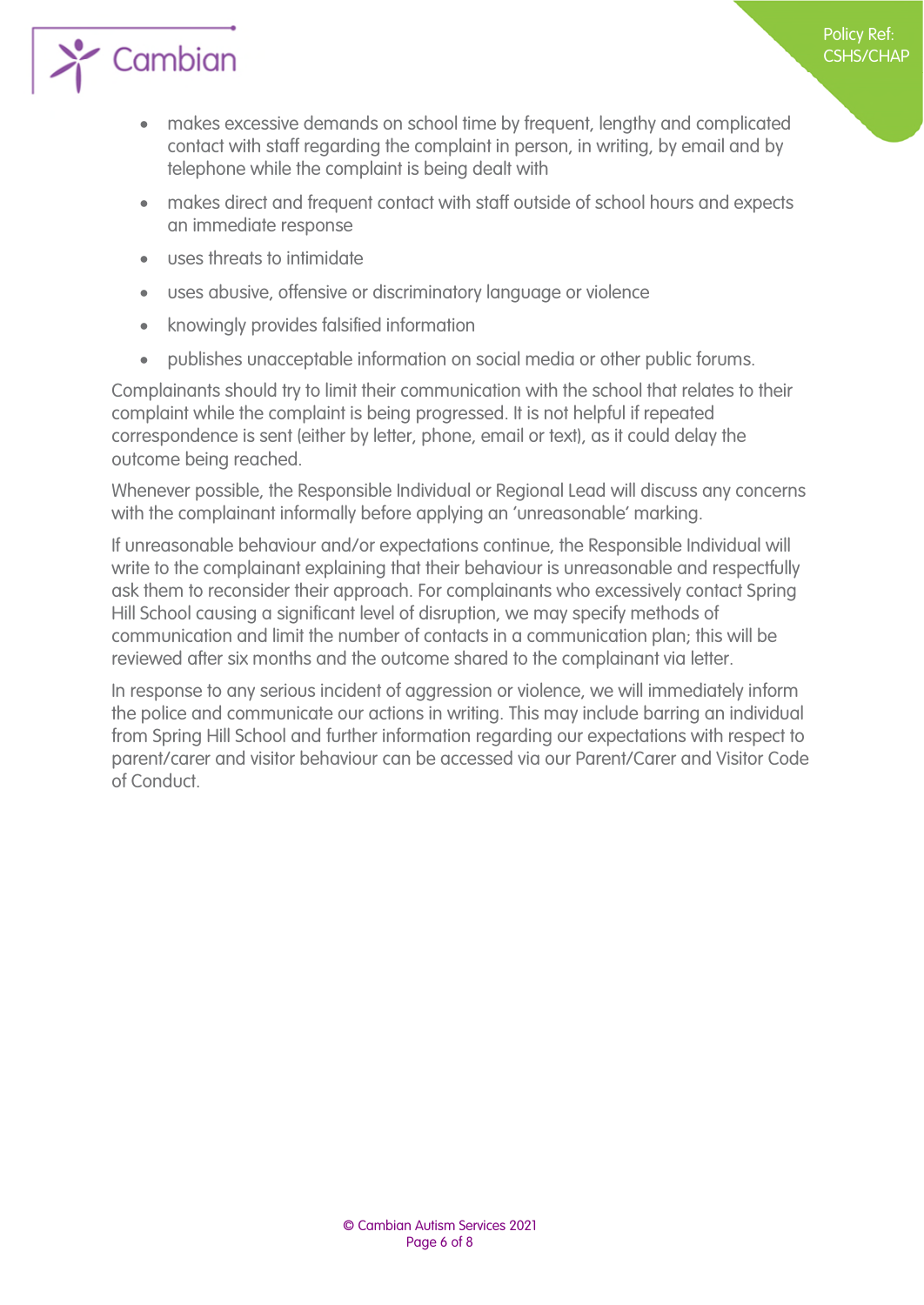<span id="page-6-0"></span>